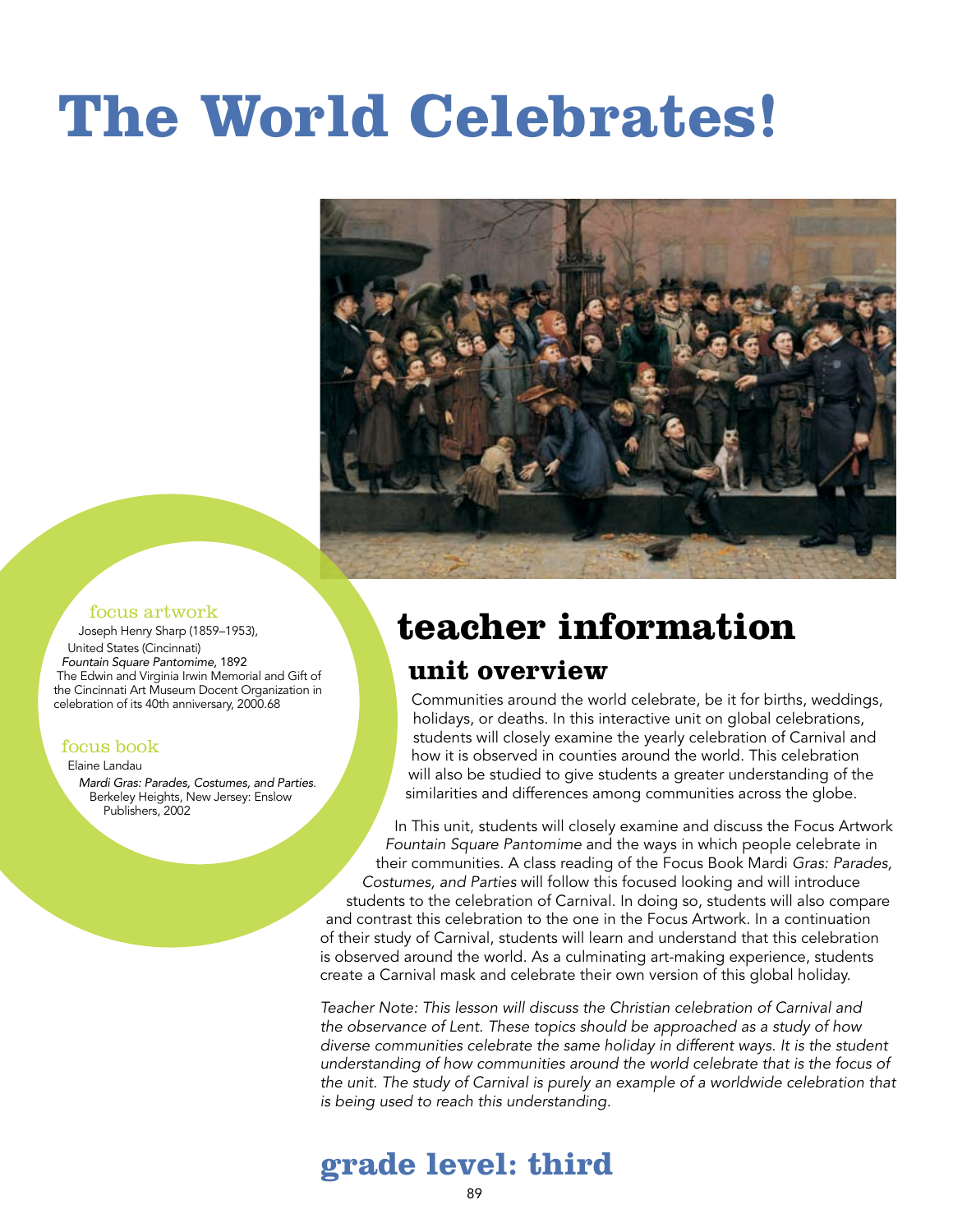### **unit objectives**

- Students closely examine Focus Artwork *Fountain Square Pantomime* by Joseph Henry Sharp and discuss the celebration depicted.
- Students explore and discuss the ways in which people celebrate in their communities.
- Students closely examine the yearly celebration of Carnival and how it is observed in countries around the world.
- Students gain a greater understanding of the similarities and differences among communities across the globe.

### **about the artist**

Joseph Henry Sharp's art and teaching have made significant contributions to the city of Cincinnati. He was born on September 27, 1859, in Bridgeport, Ohio, and was raised by his father, William Henry Sharp, a merchant. Although Sharp and his brother, Avery, were brought up in Ironton, Ohio, by 1873, Joseph sought art instruction in Cincinnati. Upon arrival in Cincinnati, He needed to earn money for the tuition costs to attend the university. Working as a water boy in the stockyards, He was able to raise enough money to enroll in the School of Design of the University of Cincinnati in 1874.

During his three-year attendance at the university, he managed to establish himself as a credible portrait artist. In 1879 and 1880, Cincinnati hosted the Industrial Expositions where Sharp had the opportunity to exhibit some of his crayon portraits. By the summer of 1881, he had moved to Antwerp, Belgium, to study under artist Charles Verlat for one year. During the year Sharp worked for Verlat, he took a trip to France to visit artist S. Jerome Uhl. This visit proved to be very beneficial for Sharp as he confided in a letter to his hometown paper, the Ironton Register: "Antwerp don't agree with me. Paris is clearly the great art center of the world. I have been lost about forty times. I don't care though, I have no place particular to go, until my money is gone, then I will be in America."

Sharp's travels took a different turn upon his arrival back in America. As a child, he was fascinated with American Indian lore, and in 1883, he visited several Native American reservations in New Mexico, Arizona, and the Pacific Northwest. He chose to visit these specific reservations at the suggestion of fellow artist Henry Farny. Upon his return to Cincinnati he continued to work on his crayon portraits.

> During the next nine years that Sharp lived in Cincinnati, he traveled to Europe twice, in 1886 and 1889, to study at the Academy in Munich. There, he continued to develop his oil painting under the instruction of Carl von Moor and Gysis. In 1892, Sharp was asked to take a position drawing and painting at the Art Academy of Cincinnati. he met and married his wife, Addie Josephine Byram. with Sharp a love for Native American culture. She summer to live alongside the Crow, Sioux, Cheyenne, tribes.

> at the Art Academy of Cincinnati, Sharp was able to of absence from teaching, during the spring of 1894, Spain, Italy, and France with Frank Duveneck. During Sharp spent the majority of his time in Paris studying at Academy Julian. In 1896, he entered a pastel drawing of a nude entitled *La Paresseuse* into the Salon in Paris, France. After this exhibition, he spent the next ten years in Cincinnati working out of his new studio at 118 East Fourth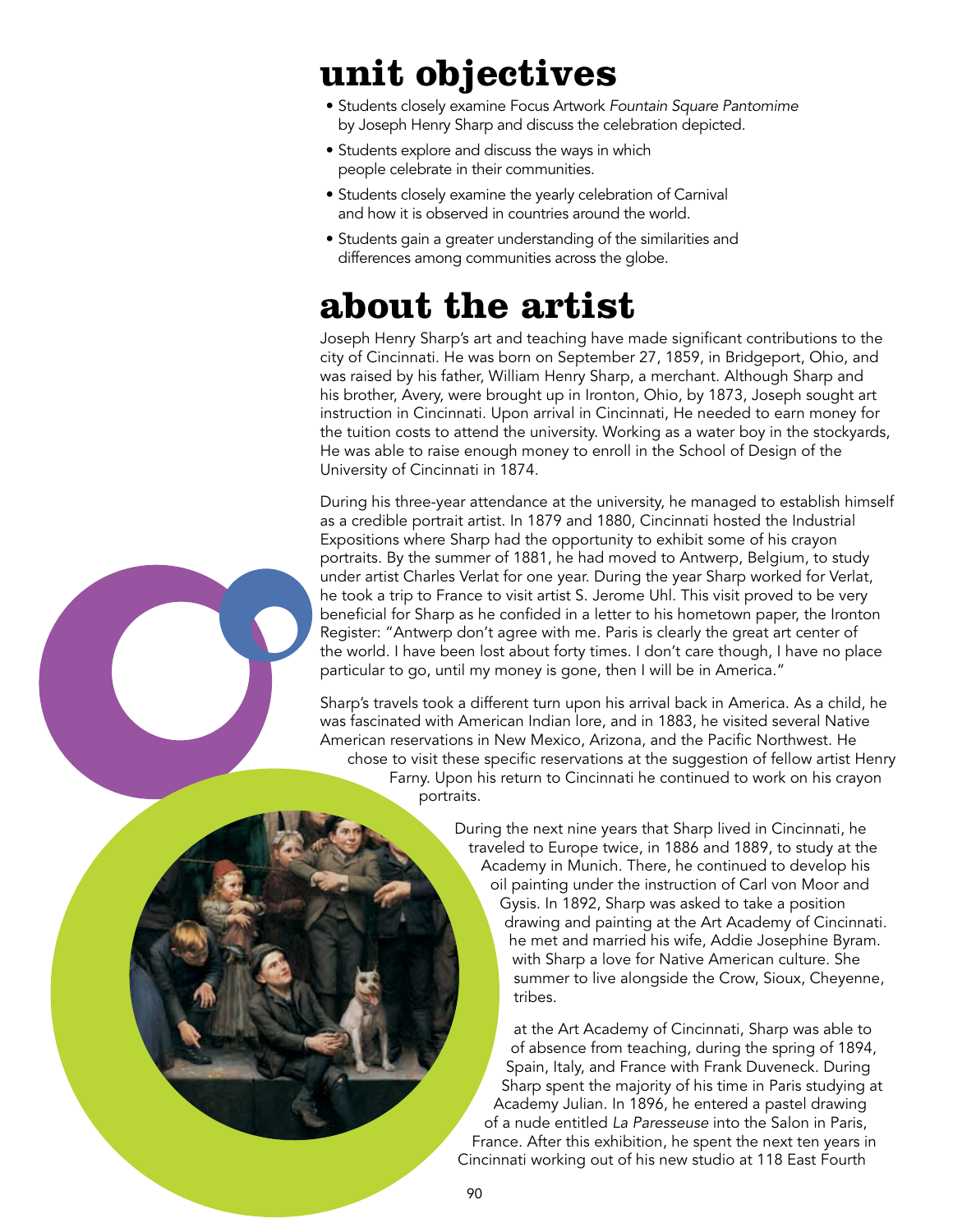Street. Sharp and his wife continued their summer travels, which included stops in Montana and the Dakotas.

During these years in Cincinnati, Sharp showed his work at the Art Institute of Chicago, the National Academy of Design, the Pennsylvania Academy of the Fine Arts, and the Society of Western Artists. By all accounts, he developed a solid reputation as a painter of Native American subjects. Because of his success in depicting Native Americans, Sharp was honored by the Cincinnati Art Museum with a solo exhibition. He felt such a connection with Native American culture that he acquired a plot of land at the Crow Indian Agency, near the Custer battlefield in Montana, in order to build a cabin and studio.

After resigning from the Art Academy in 1902, Sharp moved to Taos, New Mexico, permanently and split his time between there and Pasadena, California, where he died on August 29, 1953.

### **about the art**

*Fountain Square Pantomime* is considered Joseph Henry Sharp's most ambitious early painting. In 1892, this oil painting was commissioned by downtown Cincinnati retail owners C.R. Mabley and J.T. Carew, of Mabley & Carew Department Store, to be displayed in their store window. The painting shows the faces of a crowd watching a pantomime staged annually by Mabley & Carew to attract more customers to the store. These performances were often based on Mother Goose rhymes or fairy tales. One writer who had the opportunity to see Sharp's painting in progress commented, "A notable oil painting now being finished is called 'Watching the Pantomime,' and there is no doubt but that it will create a sensation."

*Fountain Square Pantomime* is large, measuring five feet across. What adds to the painting's sense of scale is the multitude of figures covering the canvas from end to end, creating a crowded composition. In his painting, Sharp shows a mass of people, approximately sixty-five figures, standing curbside behind a rope with their bodies and eyes shifted to the right. Not only does Sharp suggest the closeness of the figures huddled together, he also includes people from various social classes. Among the figures represented in this painting are his fiancée, Addie Byram, and local painters Leon Van Loo, Lewis Henry Meakin, John Rettig, and Lewis Lutz. The architect of the Cincinnati Art Museum, James McLaughlin, is depicted. Sharp also includes a couple of small children sitting or standing in the foreground and a policeman controlling the crowd to the right. It is evident in Sharp's painting that he encompasses a mastery of drawing the human form and a tight painting style that allows no evidence of brushwork. This painting was made during his first year as an instructor at the Art Academy of Cincinnati.

#### **information on focus book**

Elaine Landau, *Mardi Gras: Parades, Costumes, and Parties*

In *Mardi Gras: Parades, Costumes, and Parties,* author Elaine Landau explores Mardi Gras from its early customs to today's celebrations. It focuses on the Carnival celebration in New Orleans and makes reference to Carnival celebrations around the world. This book was chosen because of its all-inclusive look at Mardi Gras, and it will be used as an introduction to this unit on global celebrations, with a specific emphasis on Carnival.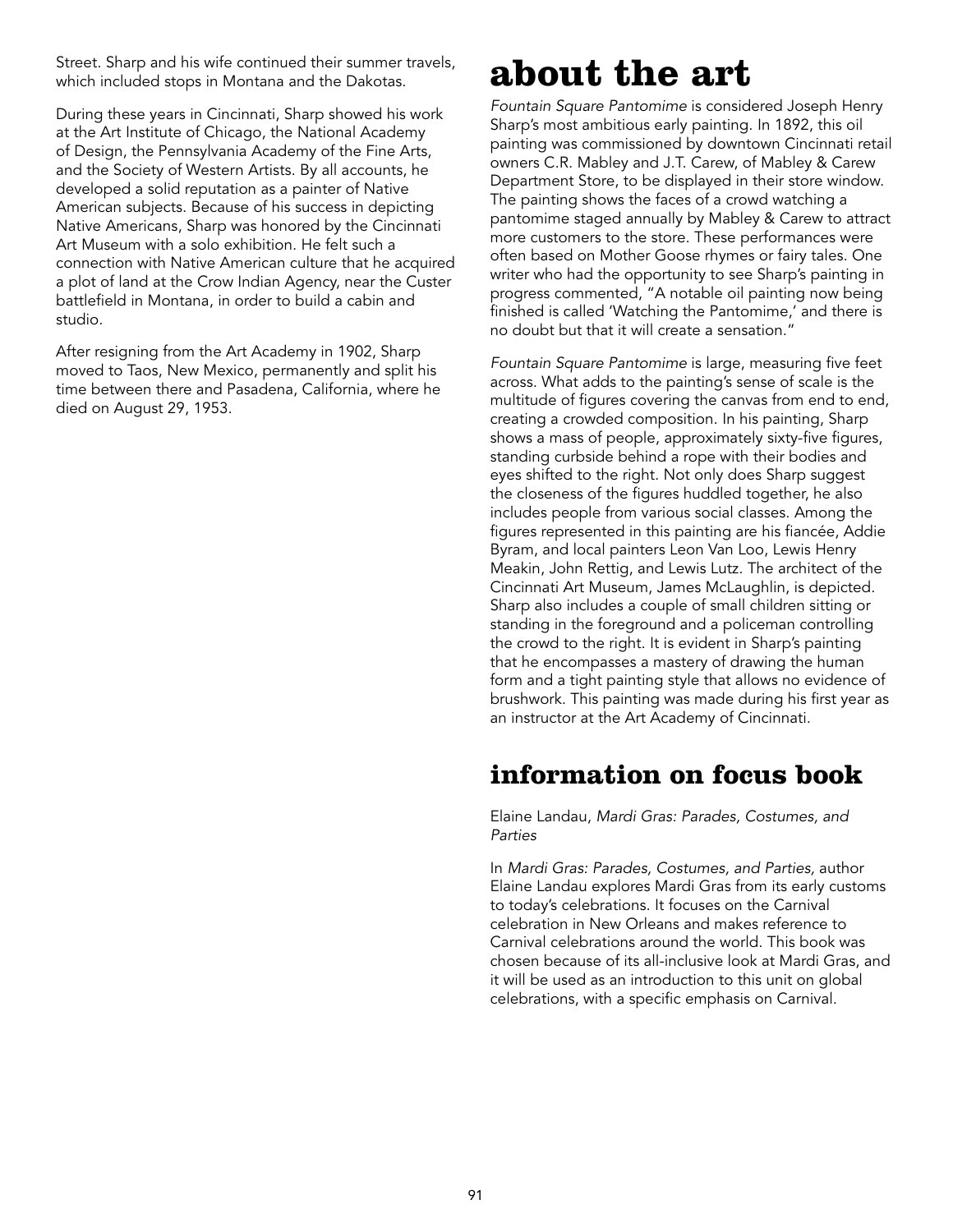**Lesson #1 Learning to Look How Do You Celebrate?**

### **objectives**

- Students closely examine Focus Artwork *Fountain Square Pantomime*.
- Students explore and discuss the ways in which people celebrate in their communities.
- Students write a short descriptive paper about their favorite holiday traditions.

### **vocabulary**

(Definitions from Merriam-Webster Online Dictionary www.webster.com)

- celebrate: *observe a holiday, perform a religious ceremony, or take part in a festival*
- Christmas: *Christian feast on December 25 that commemorates the birth of Christ and is usually observed as a legal holiday*
- Diwali: *Hindu festival of lights, an important four-day celebration that commemorates the beginning of winter*
- Hanukkah: *eight-day Jewish holiday commemorating the victory in 165 b.c. of the Maccabees and the rededication of the Temple of Jerusalem*
- holiday: *day marked by a general suspension of work in commemoration of an event*
- Kwanzaa: *African American festival held in late December*
- pantomime: *any of various dramatic or dancing performances in which a story is told by expressive bodily or facial movements of the performers*
- tradition: *inherited, established, or customary pattern of thought, action, or behavior*

### **materials**

large reproduction of Focus Artwork *Fountain Square Pantomime* or class set of laminated copies

paper pencils

### **procedure**

1. Give each student his or her own copy, or use the large reproduction of the Focus Artwork *Fountain Square Pantomime* to explore. Encourage silent/quiet looking, followed by the use of guiding questions to elicit their responses to what they see.

Questions should include the following:

- What do you see?
- What is happening in this picture?
- What time of year is it? How can you tell?
- Who are the people in the painting?
- Is this picture from now or a long time ago? How can you tell?
- 2. After a brief discussion of the questions above, explain to the students that the Focus Artwork was painted by Cincinnati artist Joseph Henry Sharp in 1892. It depicts a group of people gathered on Fountain Square to see a pantomime or puppet show in a local department store window during the winter holiday season.
- 3. Further explain the term pantomime. In many celebrations around the world, people play act and put on dramatic performances to express the purpose of their joy for the holiday. Ask students if they have ever participated in a play at school. You may wish to have students put on a small performance in class to give an example of a play*.*
- 4. Next, open a discussion on the ways in which students in class celebrate the winter holidays (Christmas, Hanukkah, Kwanzaa, Diwali, etc. ). Ask each student to give a favorite holiday tradition. Students may be encouraged to act out their favorite tradition in a pantomime. Record each student's response on the chalkboard or a large writing tablet. You may wish to review the different winter holidays listed and discuss that people from all faiths may have watched the pantomime shows as depicted in the Focus Artwork.
- 5. After each student has shared or acted out his or her favorite tradition, review the list with the class and ask students to find similarities and differences among their traditions and those of their classmates. Students should understand that their classmates and people around the world celebrate in different ways.
- 6. Break students into pairs. Ask student teams to write a short paper comparing and contrasting the holiday traditions of each student on the team. Students should be encouraged to use descriptive words in the writing of their papers. Students will present papers to class.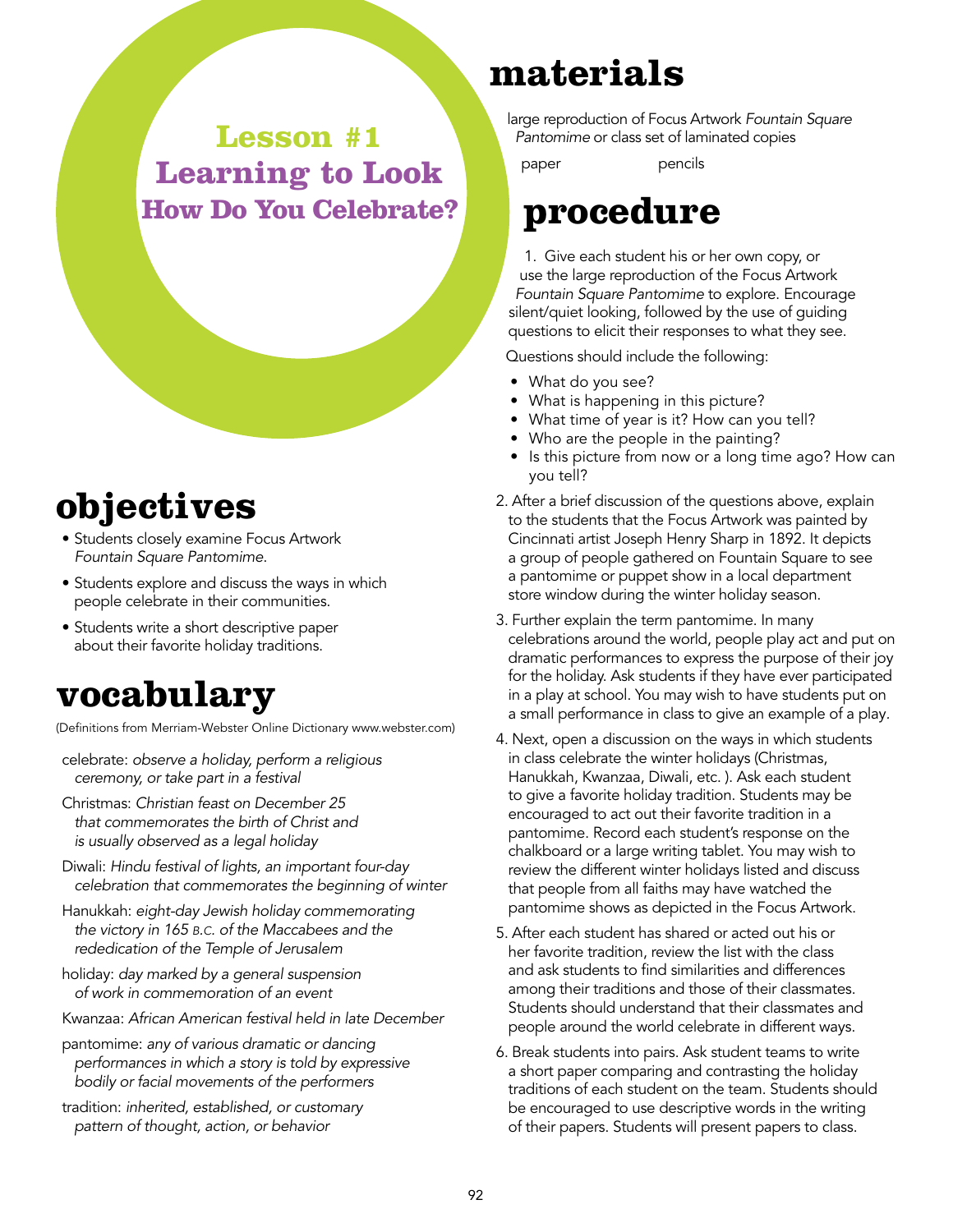### **national standards**

#### **GEOGRAPHY**

Standard 10: Understands the nature and complexity of Earth's cultural mosaics.

#### **HISTORY**

Standard 1: Understands family life now and in the past, and family life in various places long ago.

Standard 2: Understands the history of a local community and how communities in North America varied long ago.

#### Language Arts

Standard 1: Uses the general skills and strategies of the writing process.

Standard 2: Uses the stylistic and rhetorical aspects of writing.

Standard 3: Uses grammatical and mechanical conventions in written compositions.

#### **THEATER**

Standard 2: Uses acting skills.

Standard 6: Understands the context in which theatre, film, television, and electronic media are performed today as well as in the past.

#### Visual Art

Standard 4: Understands the visual arts in relation to history and cultures.

Standard 5: Understands the characteristics and merits of one's own artwork and the artwork of others.



### **objectives**

- Students closely examine the yearly celebration of Carnival in New Orleans through the reading of the Focus Book *Mardi Gras: Parades, Costumes, and Parties*.
- Students compare and contrast the celebration taking place in the Focus Artwork and the Focus Book.
- Students understand that this occasion is celebrated around the world.

### **vocabulary**

(Definitions from Merriam-Webster Online Dictionary www.webster.com)

Ash Wednesday: first day of Lent

Carnival: *season or festival of merrymaking before Lent; comes from the Latin meaning "farewell to meat"*

captain: *leader of a Carnival club or krewe*

- krewe: *several groups whose members organize and participate as costumed paraders in the annual carnival*
- Lent: *40 weekdays from Ash Wednesday to Easter observed by the Roman Catholic and some Protestant churches as a period of fasting*
- Mardi Gras: *Shrove Tuesday (or Fat Tuesday in French) often observed with parades and festivities*
- maskers: *one who wears a mask, especially a participant in a masquerade or masque*
- throws: *small objects that are thrown to the crowd during Mardi Gras parades*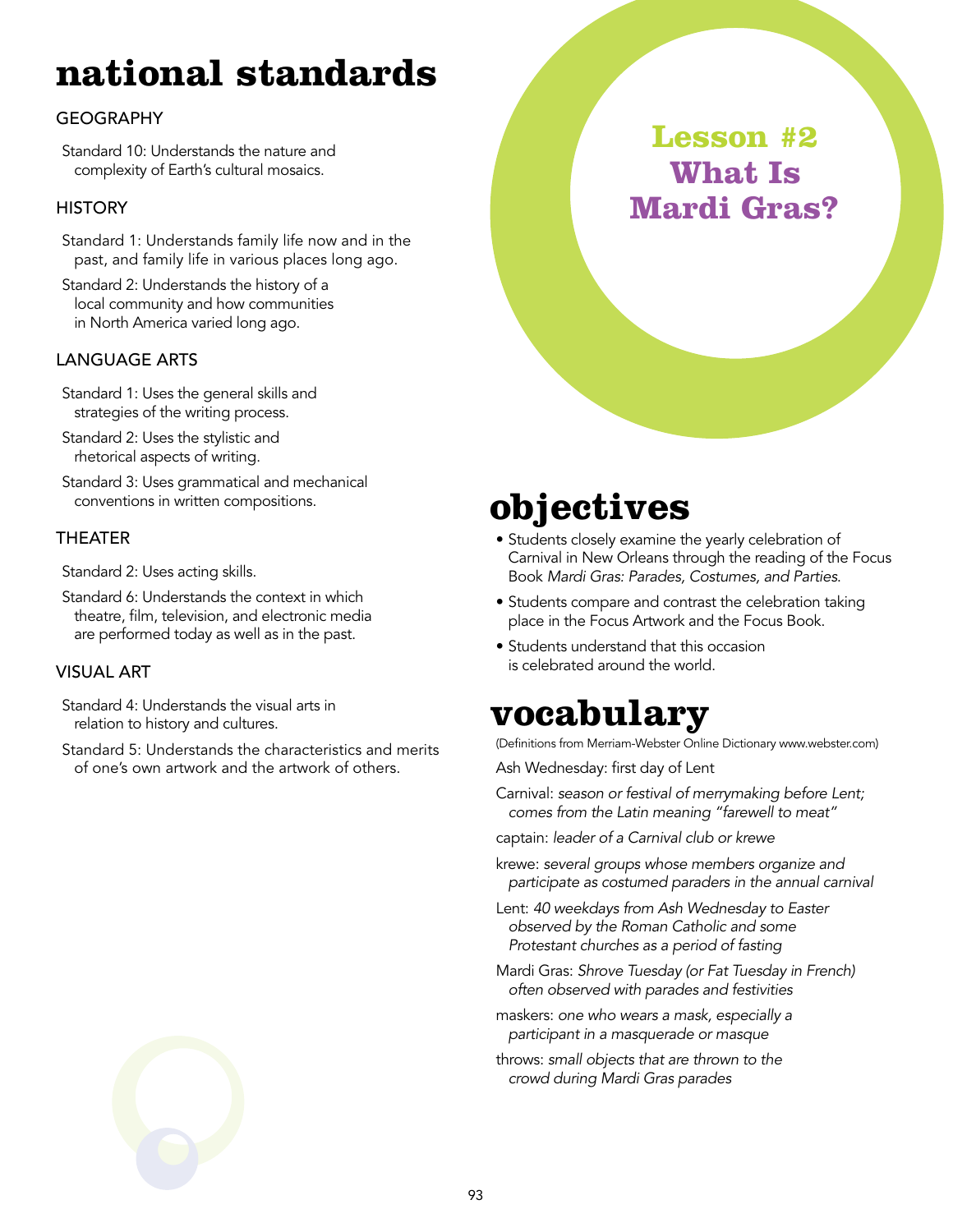### **materials**

4 to 6 copies of the Focus Book *Mardi Gras: Parades, Costumes, and Parties*

### **procedure**

- 1. Tell students that they are now going to learn about another holiday/celebration that takes place in the winter and is celebrated by people all over the world: Carnival.
- 2. Share the Focus Book with students. Ask students what they think the story might be about from looking at the front cover.
- 3. Break students into six collaborative teams. Give each team a copy of the Focus Book and assign them a chapter to read.
- 4. Give students time in class to read their chapter and discuss it; Each student should be given a chance to read aloud. Students should also be encouraged to write notes on important facts while they read. If you are unable to obtain several copies of the book, you may read the entire book over several days.
- 5. Upon completion of the team reading, discuss Carnival and Mardi Gras with students.
- 6. Ask students to brainstorm ways in which the celebration of Mardi Gras is similar or different to that depicted in the Focus Artwork. Tell them that a large part of the Carnival celebration is about people watching parades in which the participants put on a performance or pantomime, just like in the Focus Artwork.
- 7. Next, have each collaborative team come up with a play based on their reading of the Focus Book. Each team should create a short play about what they learned in their chapter. Students will perform plays for each other.

## **national standards**

#### **HISTORY**

Standard 1: Understands family life now and in the past, and family life in various places long ago.

#### Language Arts

Standard 1: Uses the general skills and strategies of the writing process.

Standard 2: Uses the stylistic and rhetorical aspects of writing.

- Standard 3: Uses grammatical and mechanical conventions in written compositions.
- Standard 5: Uses the general skills and strategies of the reading process.
- Standard 7: Uses reading skills and strategies to understand and interpret a variety of informational texts.

#### **THEATER**

Standard 2: Uses acting skills.

- Standard 3: Designs and produces informal and formal productions.
- Standard 6: Understands the context in which theatre, film, television, and electronic media are performed today as well as in the past.

#### Working With Others

Standard 1: Contributes to the overall effort of a group.



94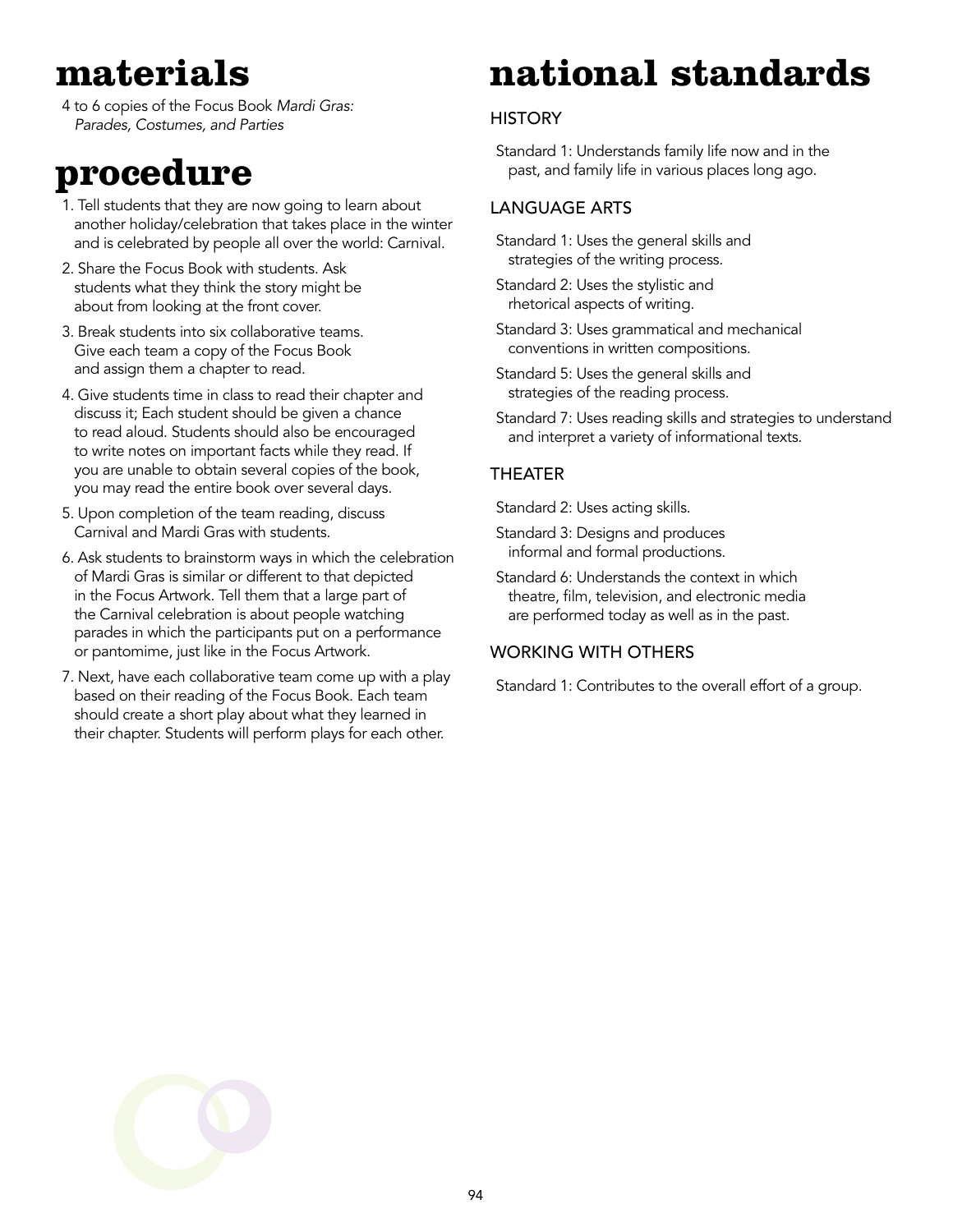**Lesson #3 Carnival Around the World**

### **time/setting**

Collect images and books on Carnival. You may also wish to bookmark select websites for students' exploration.

### **objectives**

- Students closely examine and research the yearly celebration of Carnival and how it is observed in countries around the world.
- Students gain a greater understanding and acceptance of the similarities and differences among communities across the globe.
- Students understand that they are part of the global community.
- Students research, create and enact a story based on their knowledge of the global celebration of Carnival.

### **materials**

Focus Artwork *Fountain Square Pantomime* Focus Book Mardi Gras: *Parades, Costumes, and Parties* Internet access world map

supporting books on Carnival

images of Carnival celebrations in each of the five focus countries

black line copy of world map, one for each student



### **procedure**

1. Ask students to brainstorm how they think other countries might celebrate Carnival. Students should understand that this celebration is observed not just in New Orleans, but also in countries all over the world.

2. Tell students that as a class they are going to look at five other countries that celebrate Carnival: Greece, Germany, Brazil, Italy, and Trinidad/Tobago. Locate these countries on a class world map and have students locate same countries on each of their maps.

3. Discuss with students that each of these countries celebrates in a different way, and while they research and learn about each country, they are going to compare that country's celebration to the celebration observed in New Orleans. You may wish to either spread this activity over several days, studying one country a day, or break students into teams by country.

- 4. After each country has been introduced, explored, and discussed, ask students to compare and contrast the celebration with the celebration that takes place in New Orleans. Create a class list of similarities and differences between the New Orleans Carnival celebration and the celebrations in other parts of the world.
- 5. Next, look again at the Focus Artwork and ask students to compare the celebration in each country to the celebration depicted in the Focus Artwork. Does each of these countries have some sort of performance (play, pantomime, dance) in their celebration? What is it?
- 6. Tell students that they are now going to write and illustrate a story based on their knowledge of Carnival. Stories should include information on each country, the way in which they celebrate Carnival, and how their celebrations differ from New Orleans. To include acting, you may wish to have students act out parts of their story for the class.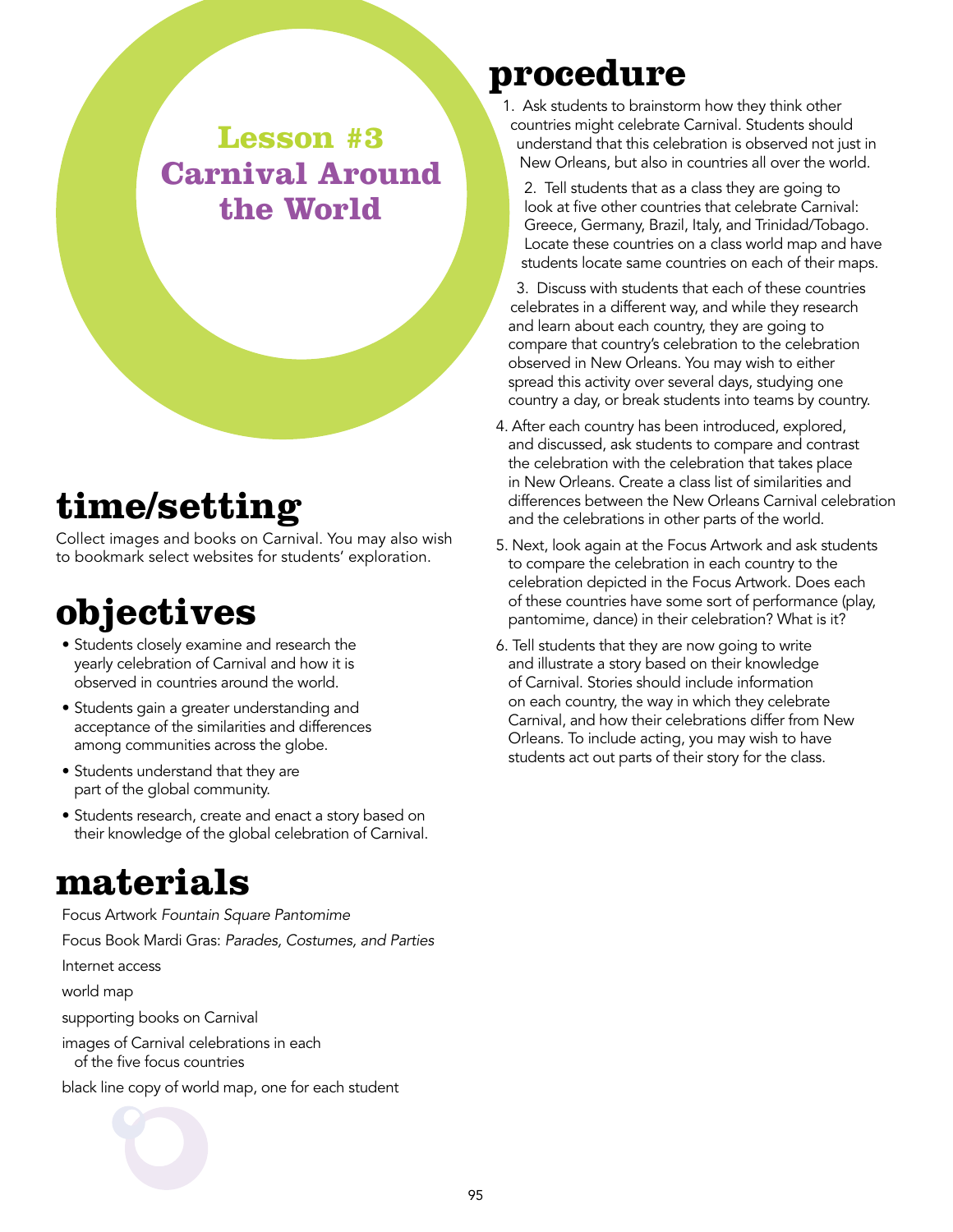### **national standards**

#### **GEOGRAPHY**

Standard 10: Understands the nature and complexity of Earth's cultural mosaics.

#### **HISTORY**

Standard 1: Understands family life now and in the past, and family life in various places long ago.

Standard 2: Understands the history of a local community and how communities in North America varied long ago.

#### Language Arts

Standard 1: Uses the general skills and strategies of the writing process.

Standard 2: Uses the stylistic and rhetorical aspects of writing.

Standard 3: Uses grammatical and mechanical conventions in written compositions.

Standard 5: Uses the general skills and strategies of the reading process.

Standard 7: Uses reading skills and strategies to understand and interpret a variety of informational texts.

#### **THEATER**

Standard 2: Uses acting skills.

Standard 3: Designs and produces informal and formal productions.

Standard 6: Understands the context in which theatre, film, television, and electronic media are performed today as well as in the past.

#### Working With Others

Standard 1: Contributes to the overall effort of a group.

#### **resources**

#### **TEACHERS**

Background on Carnival http://en.wikipedia.org/wiki/Carnival

#### Greece

gogreece.about.com/od/carnivaltime/a/carnivaldates.htm

Germany

german.about.com/library/weekly/aa020501a.htm www.german-embassy.org.uk/carnival\_dusseldorf.html

#### Brazil

www.braziltravelinformation.com/brazil\_carnival.htm

Italy (Venice) www.invenicetoday.com/carnival/

- Trinidad/Tobago www.visittnt.com/carnival.html or www.trinisoca.com/carnival/
- Gulevich, Tanya. *Encyclopedia of Easter, Carnival, and Lent*. Detroit, Michigan: Omnigraphics, 2002.

#### **STUDENTS**

Ancona, George. *Carnaval.* San Diego: Harcourt Brace, 1999.

Dorros, Arthur. *Tonight Is Carnaval*. New York: Dutton Children's Books, 1991.

Flanagan, Alice K. *Carnival*. Minneapolis, Minnesota: Compass Point Books, 2004.

Joseph, Lynn. J*ump Up Time: A Trinidad Carnival Story*. New York: Clarion Books, 1998.

Landau, Elaine. *Mardi Gras: Parades, Costumes, and Parties*. Berkeley Heights, New Jersey: Enslow Publishers, 2002.

Shaik, Fatima. *On Mardi Gras Day*. New York: Dial Books for Young Readers, 1999.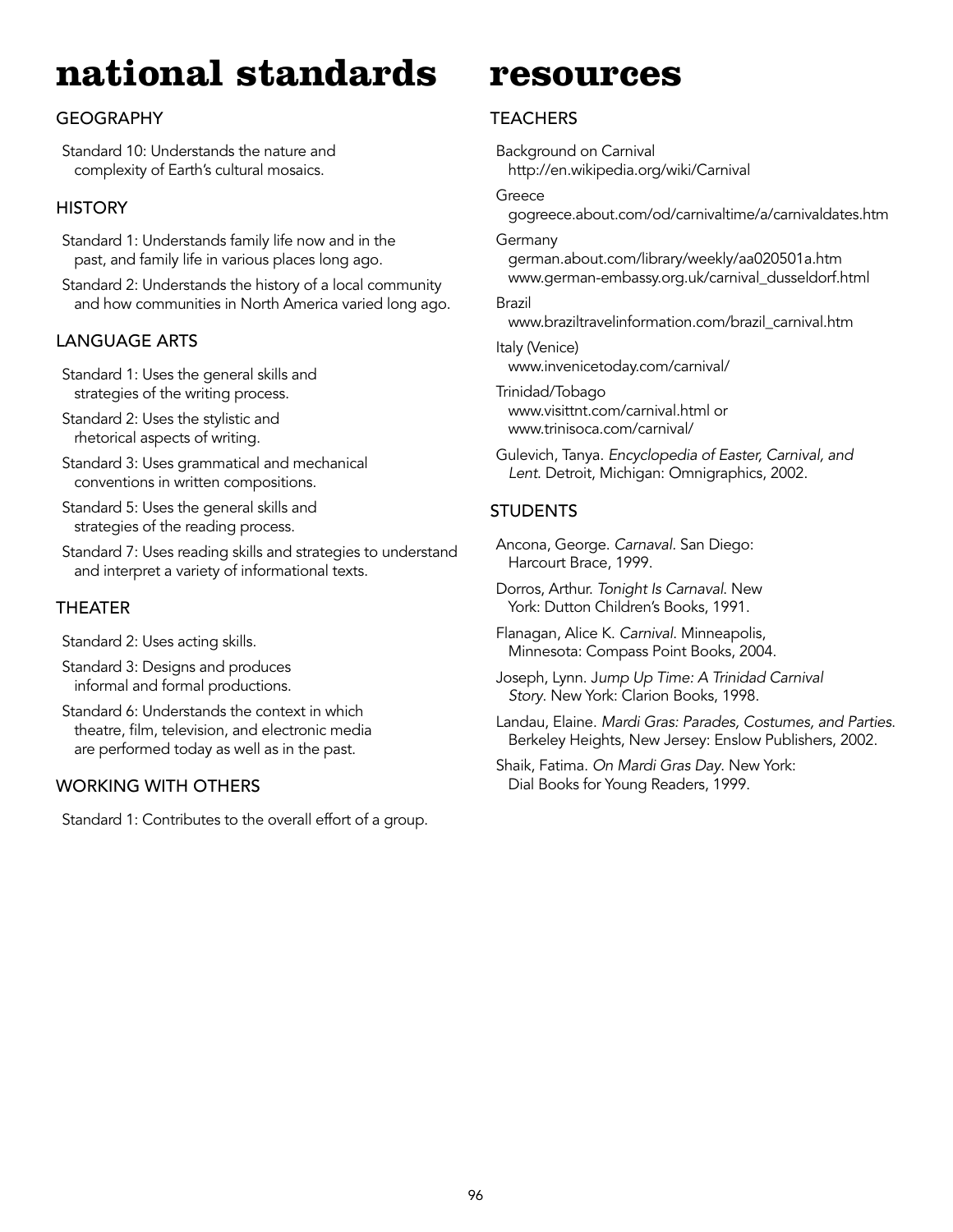**Art–Making Experience Mardi Gras Masks**

### **teacher preparation**

Create templates of the mask shape for students to trace onto their foam sheets as a reference. The actual masks may be difficult for the students to trace.

### **objectives**

- Students will apply their knowledge of Carnival to the creation of their own works of art.
- Students will create a Carnival mask that reflects their understanding of this global celebration.
- Students will perform in a Carnival parade in which they wear their masks and display their knowledge of this celebration.

### **materials**

images of Carnival masks (examples from each country studied desirable) examples of Carnival masks plastic or paper half masks mask templates (half masks traced onto poster board and cut out) foam sheets Mardi Gras beads stapler glue scissors paper pencils newspaper feathers beads pom-poms stickers collage materials and the set of the paint glittery pipe cleaners

### **procedure**

1. Review Carnival with students, with emphasis on the costumes worn. Share images and examples of Mardi Gras masks with students. Ask them to describe what they see. What does each mask have in common? How do they differ?

2. Inform students they are now going to create their own Carnival masks for a class Mardi Gras parade.

3. Demonstrate the materials available and possible uses for them. Discuss possible shapes (wide, tall, sharp, rounded) and possible color schemes (Mardi Gras colors, warm colors, cool colors) for the student masks.

4.Distribute pencils and paper to students. Ask students to sketch their ideas for their masks. Look at the expressive faces in *Fountain Square Pantomime* for inspiration.

- 5. Tell students that once they have completed their sketches and are aware of the shapes, colors, and materials they will need, they may begin.
- 6. Allow students to choose materials from a central table. First, students will choose a sheet of foam as a base. They will then trace the shape of the half mask on the back, then draw the shape of their own mask around this reference and cut it out.
- 7. Once the masks are cut out, have students add ornamentation to their masks using a variety of materials.
- 8. Have students (with your help) staple a half mask onto the back of the mask. The half masks help provide structure and its built-in elastic band is an easy way to make the masks wearable.
- 9. Once all masks are complete, have a Mardi Gras parade around school. Students should be encouraged to wear their masks, dance, perform a pantomime, and sing in the Carnival style. This activity may be done on their way to lunch or outside for recess.

### **national standards**

#### Visual Arts

- Standard 1: Understands and applies media, techniques, and processes related to the visual arts.
- Standard 2: Knows how to use structures (e.g., sensory qualities, organizational principles, expressive features) and functions of art.
- Standard 5: Understands the characteristics and merits of one's own artwork and the artwork of others.

#### Art Connections

Standard 1: Understands connections among the various art forms and other disciplines.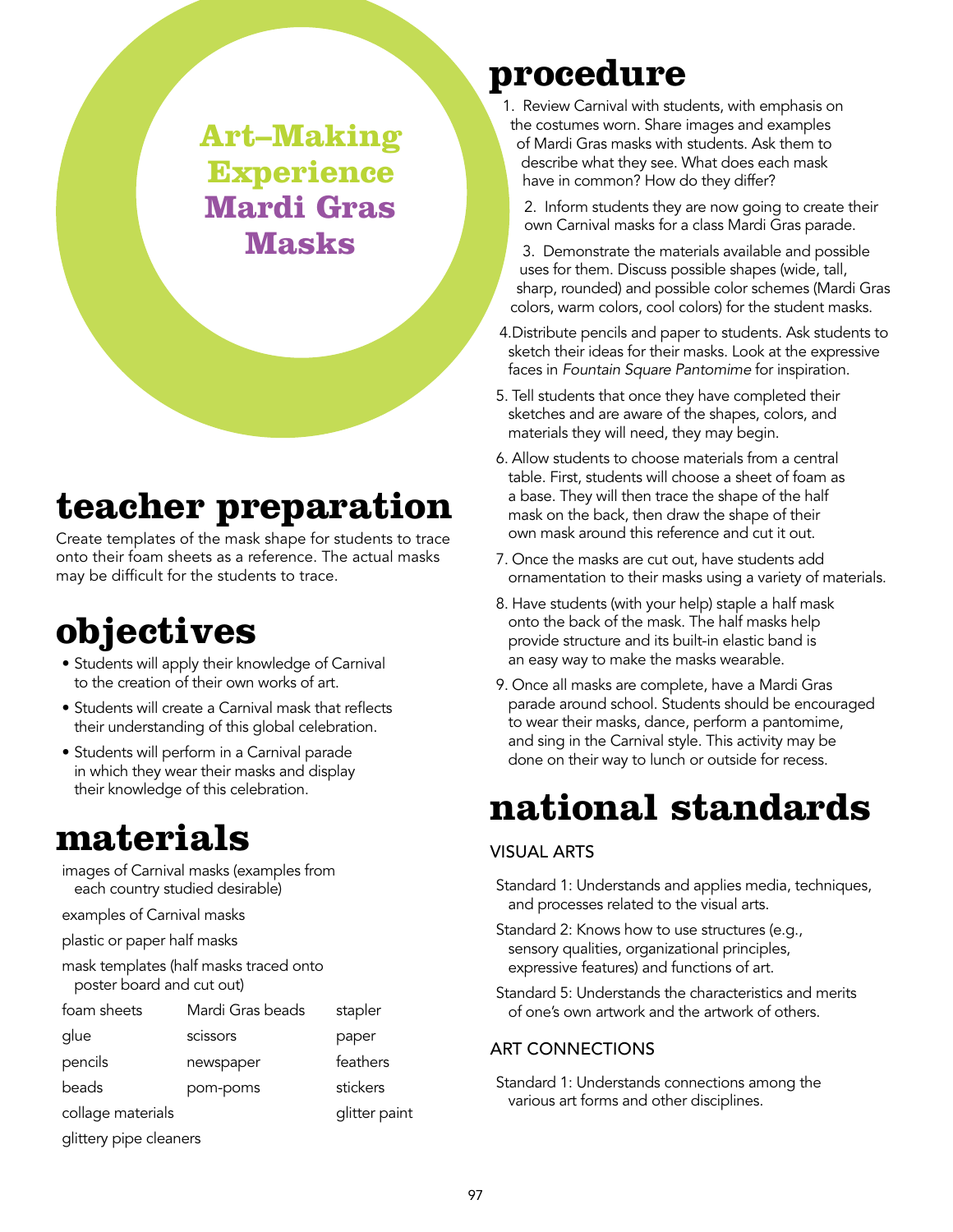

# cincinnati art museum



Joseph Henry Sharp, *Fountain Square Pantomime,* 1892, The Edwin and Virginia Irwin Memorial and Gift of the Cincinnati Art Museum Docent Organization in celebration of its 40th anniversary, 2000.68

### **Dear Adult Friends and Caregivers,**

As you know, your child recently participated in an art-integrated curriculum created by the Cincinnati Art Museum that explored community celebrations. During this series of lessons, your child had the opportunity to discover this painting by famed American artist Joseph Henry Sharp. The painting, entitled *Fountain Square Pantomime*, inspired a variety of responses and conversations.

We hope that you will look at *Fountain Square Pantomime*, together with your child and talk about it. Below please find a variety of extension activities that you and your child may wish to try to expand the learning they have begun in class.

- 1. Make a list of all the events your family celebrates. Are there many or only a few? Invent a new one just for you.
- 2. Celebrate Poisson D'Avril (fish of April) with your family. Draw colorful fish on paper and cut them out. Then try to tape them on other family member's backs without them knowing. (This holiday is much like April Fools in this country.)
- 3. Pick a country anywhere in the world that interests you, then research it on the Internet to see what its holidays are and celebrate one or two.
- 4. Food is often a very important part of celebrations. Why do you think that is? Name some foods that are very particular to certain holidays/celebrations and say why.
- 5. Play the song "Celebration" by Kool and the Gang and have a good dance!
- 6. Visit the Cincinnati Art Museum. Call (513) 721-ARTS for more information, or go online at: www.cincinnatiartmuseum.org. You can see the original *Fountain Square Pantomime* while here.

Not from Cincinnati? Visit your local museum and look for images of celebrations. Have an art party at your museum.

General operating support for the Cincinnati Art Museum is provided by